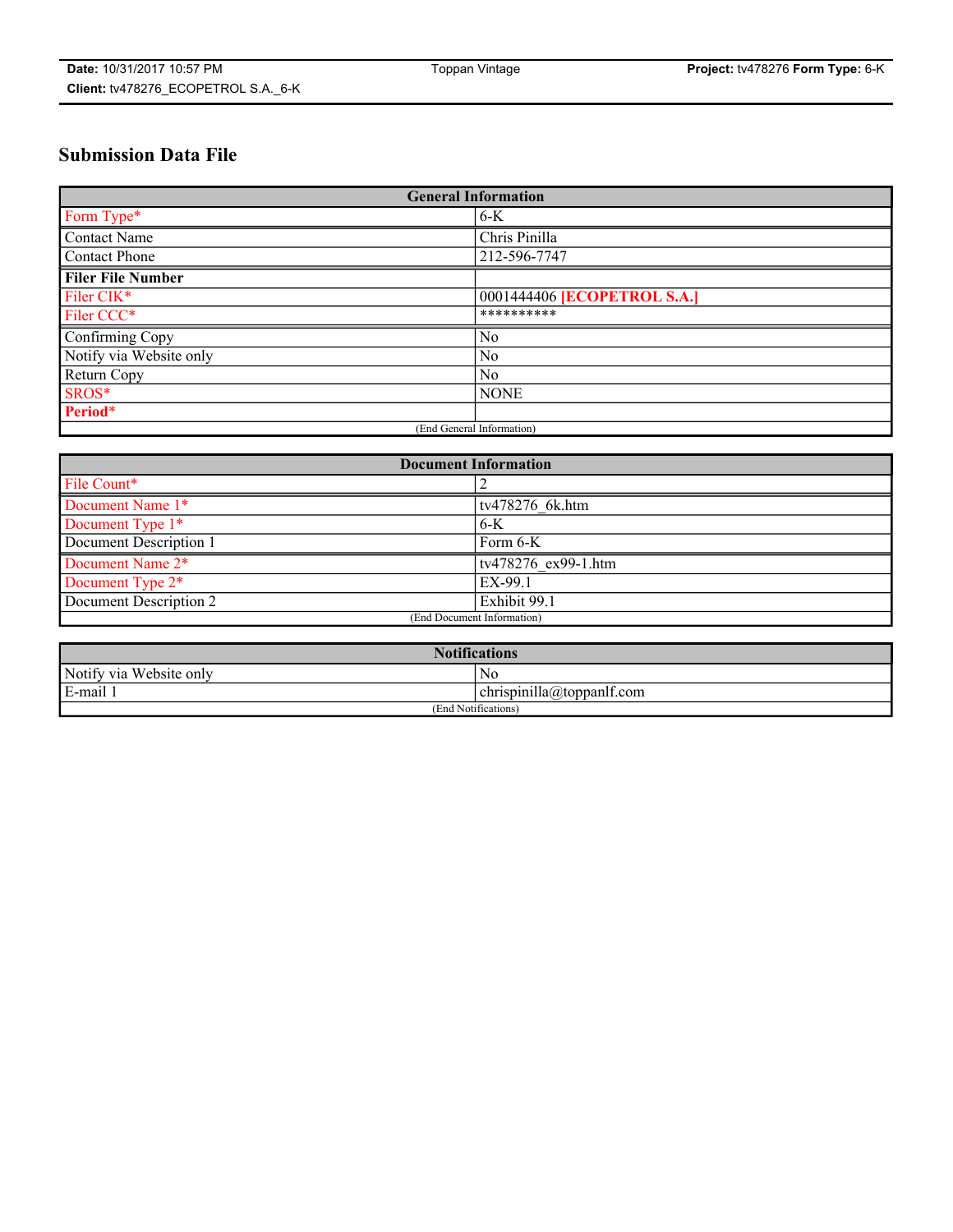**Date:** 10/31/2017 10:57 PM Toppan Vintage **Project:** tv478276 **Form Type:** 6-K

#### **UNITED STATES SECURITIES AND EXCHANGE COMMISSION Washington, D.C. 20549**

#### **FORM 6-K**

#### **REPORT OF FOREIGN PRIVATE ISSUER PURSUANT TO RULE 13a-16 OR 15d-16 UNDER THE SECURITIES EXCHANGE ACT OF 1934**

For the month of November, 2017 Commission File Number 001-34175

## ECOPETROL S.A.

(Exact name of registrant as specified in its charter)

N.A.

(Translation of registrant's name into English)

COLOMBIA

(Jurisdiction of incorporation or organization)

Carrera 13 No. 36 – 24 BOGOTA D.C. – COLOMBIA

(Address of principal executive offices)

Indicate by check mark whether the registrant files or will file annual reports under cover of Form 20-F or Form 40-F.

Form 20-F  $\boxtimes$  Form 40-F  $\Box$ 

Indicate by check mark if the registrant is submitting the Form 6-K in paper as permitted by Regulation S-T Rule 101(b)(1)

 $Yes \Box$  No  $\overline{\times}$ 

Indicate by check mark if the registrant is submitting the Form 6-K in paper as permitted by Regulation S-T Rule 101(b)(7)

 $Yes \Box$  No  $\boxtimes$ 

Indicate by check mark whether the registrant by furnishing the information contained in this form is also thereby furnishing the information to the Commission pursuant to Rule 12g3-2(b) under the Securities Exchange Act of 1934.

 $Yes \Box$  No  $\boxtimes$ 

If "Yes" is marked, indicate below the file number assigned to the registrant in connection with Rule 12g3-2(b): 82-  $N/A$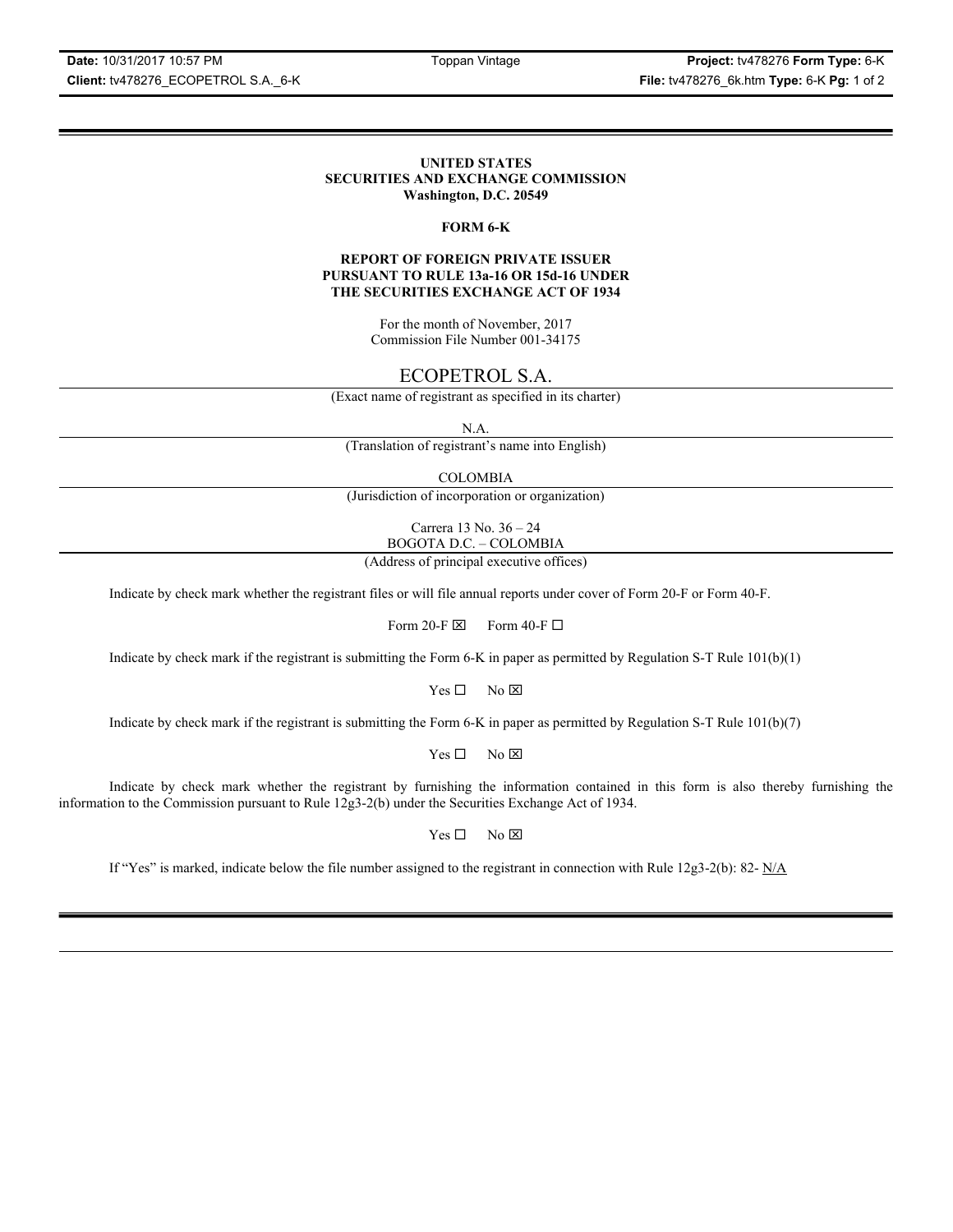#### **SIGNATURES**

Pursuant to the requirements of the Securities Exchange Act of 1934, the registrant has duly caused this report to be signed on its behalf by the undersigned, thereunto duly authorized.

Ecopetrol S.A.

By: /s/ María Fernanda Suárez Name: María Fernanda Suárez Title: Chief Financial Officer

Date: November 1, 2017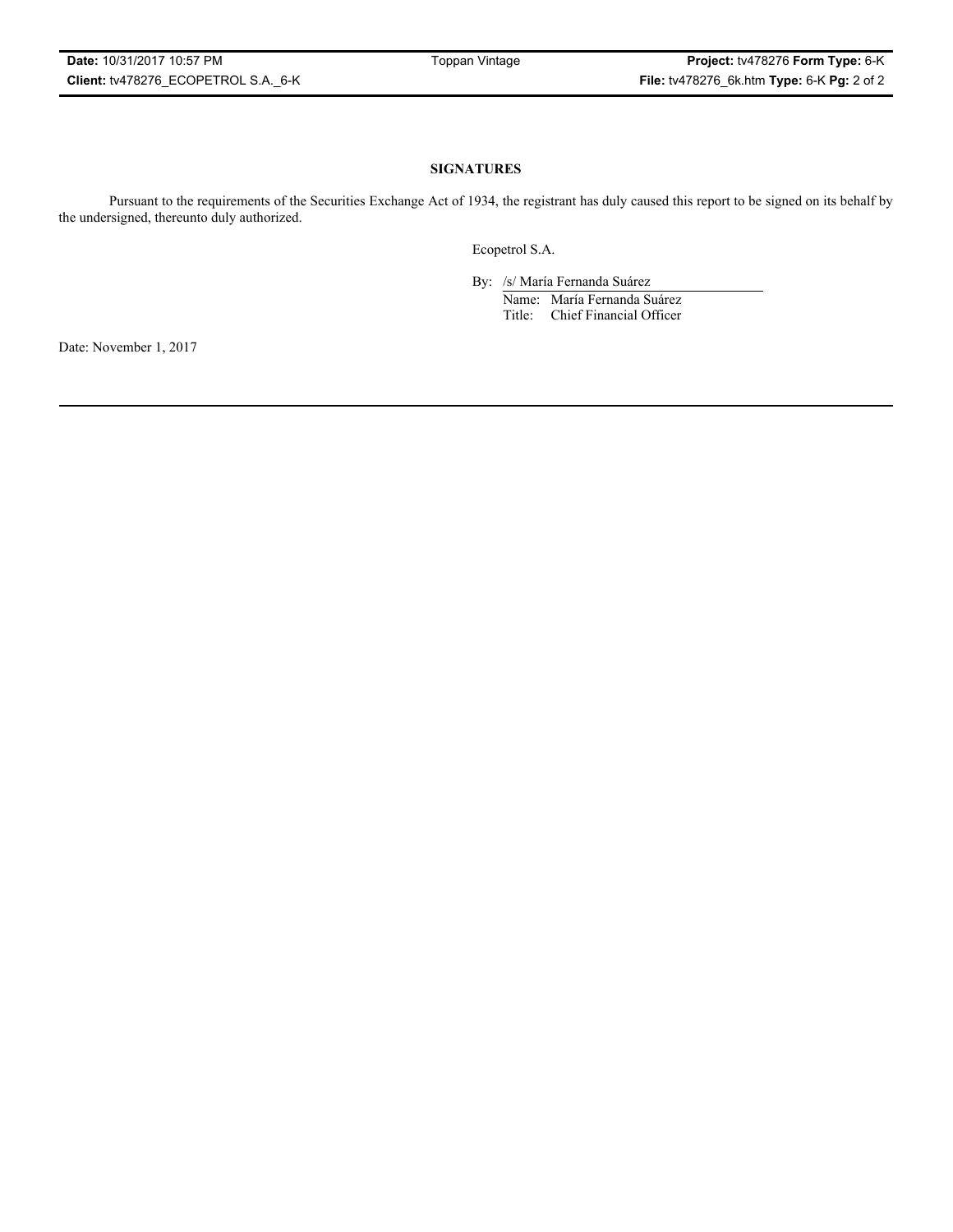**Exhibit 99.1**

#### **Ecopetrol Announces Timing of the Third Quarter of 2017 Earnings Report and Conference Call**

Ecopetrol S.A. (BVC: ECOPETROL; NYSE: EC) ("Ecopetrol" or the "Company) announces that on November 7, 2017 it will release after markets close its financial and operating results for the third quarter of 2017. On Wednesday, November 8, Ecopetrol's senior management will host two conference calls, in Spanish and in English, to review the results. Please below find the timing, telephone numbers and links to access the conferences:

| <b>Spanish Conference Call</b>              | <b>English Conference Call</b>              |
|---------------------------------------------|---------------------------------------------|
| $08:00$ a.m. Col Time                       | $9:30$ a.m. Col Time                        |
|                                             |                                             |
| US Dial-in #: 1 $(847)$ 619-6817            | US Dial-in #: 1 (847) 619-6817              |
| US Dial-in # (Free Toll): 1 (888) 427-2535  | US Dial-in # (Free Toll): 1 (888) 427-2535  |
| Local Colombia Dial-in $\#$ : 57 1 380 8041 | Local Colombia Dial-in $\#$ : 57 1 380 8041 |
| Local Colombia Dial-in $#$                  | Local Colombia Dial-in $#$                  |
| (Free Toll): 01 800 9 156 924               | (Free Toll): 01 800 9 156 924               |
| Passcode: 45935199                          | Passcode: 45935254                          |

Participants from different countries may look for different international numbers to the ones mentioned above by consulting the following link: http://web.meetme.net/r.aspx?p=12&a=UBUANbDYpEBviB

The earnings release, slide presentation and live webcast will be available on Ecopetrol's website: www.ecopetrol.com.co

The replay of the calls will be available on Ecopetrol's website (www.ecopetrol.com.co).

#### **Bogotá D.C., October 31st , 2017**

-----------------------------------------

*This release contains statements that may be considered forward looking statements within the meaning of Section 27A of the U.S. Securities Act of 1933 and Section 21E of the U.S. Securities Exchange Act of 1934. All forward-looking statements, whether made in this release or in future filings or press releases or orally, address matters that involve risks and uncertainties, including in respect of the Company's prospects for growth and its ongoing access to capital to fund the Company's business plan, among others. Consequently, changes in the following factors, among others, could cause actual results to differ materially from those included in the forward-looking statements: market prices of oil & gas, our exploration and production activities, market conditions, applicable regulations, the exchange rate, the Company's competitiveness and the performance of Colombia's economy and industry, to mention a few. We do not intend, and do not assume any obligation to update these forward-looking statements.*